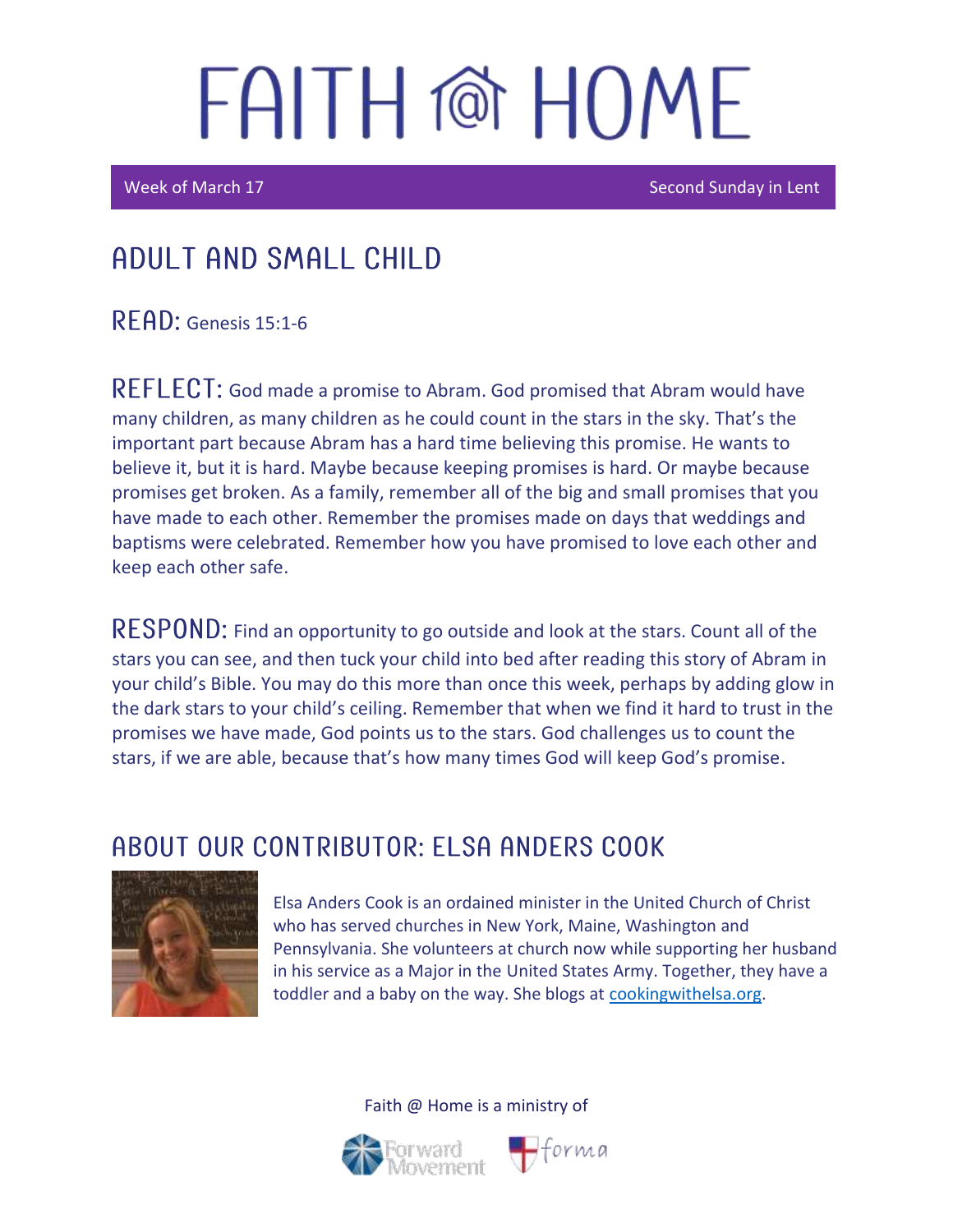Ī

Week of March 17 Second Sunday in Lent

## ADUI T AND FI FMFNTARY

READ: Genesis 15:1-12, 17-18

REFLECT: God "...brought him outside and said, 'Look toward heaven and count the stars, if you are able to count them.' Then he said to him, 'So shall your descendants be.' And he believed the Lord; and the Lord reckoned it to him as righteousness..." In this reading, Abram is talking with God. Abram has tried to be a good man, he has attempted to live a good life. And yet, he fears that it all means nothing because he and his wife Sarai have no children to continue their family. They are old and have sadly accepted that they will never be parents, never be blessed with a child together. And yet, God makes a wild, incredible, unbelievable promise to Abram. God promises Abram that he and Sarai will have a child, and from that child, there will be descendants as numerous as stars in the sky!

 **Sometimes in our lives we are weighed down with the fear that we are not** enough. That we are too small and insignificant to make a difference or to do good in the world. We feel we have failed. Perhaps we are trapped in a situation that is frustrating or frightening, lonely or limiting. We might not be able to imagine how anything could ever get better or ever change. Like Abram, we might be tempted to give up. Do you ever feel this way? Yet God tells us to look to the nighttime sky and count the stars. Have you ever tried to count stars? Is it even possible? There are so many stars and so much goodness that God has planned for us, we can't even imagine it! Through God, the impossible becomes possible; and God reminds us that we are righteous, beloved by God.

#### ABOUT OUR CONTRIBUTOR: LISA BROWN



A native of Pittsburgh, Lisa is passionate about creatively enriching the spiritual lives of people of all ages. She is the author of *The Best VBS Workbook Ever!* She is also a contributor to: *Faith Formation with a New Generation*, 2020 InsideOut camp curriculum, The Anglican Communion's Thy Kingdom Come global prayer initiative, and the 2018 Lenten Kyrie Project. She is also a frequent writer for Building Faith, a workshop leader, and an active member of Forma and the eFormation communities. Lisa was previously the Director of Children's Ministry at St. Paul's Episcopal Church in Mt. Lebanon, Pennsylvania. She is currently the Director of Digital Ministry

for Membership Vision. She is intrigued by the idea of helping people find God in the digital space and writes about it on her digital ministry blog at [https://www.membershipvision.com/latest-posts/.](https://www.membershipvision.com/latest-posts/)

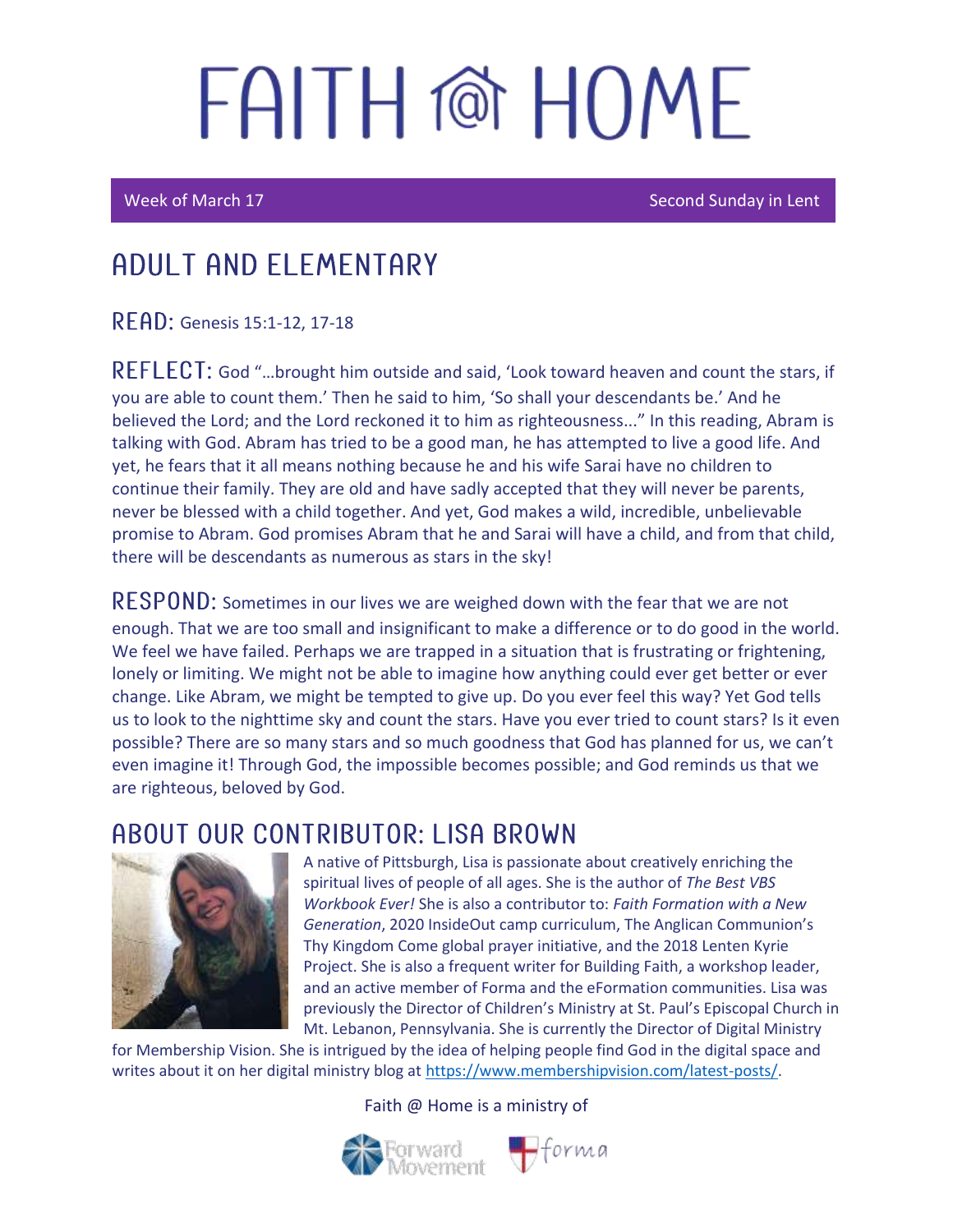Week of March 17 Second Sunday in Lent

## Adult and youth

READ: Genesis 15:1-12, 17-18 & Philippians 3:17-4:1

REFLECT: Have you ever sat and thought about your ancestors and wondered how their actions placed you where you are today? Abraham can be viewed an ancestor and specifically, a religious ancestor. When he confirms to God that he was a believer, when no one else he would have known would have believed in one God, he sets us on a course to be in relationship with God. Paul's letter to the Philippians goes a step further to explain Jesus Christ died for us so to ensure we will always have home in heaven with God. With ancestors like those, our salvation has been solidified.

RESPOND: Talk with your parents or guardians about your ancestors. After learning about your past, start to think about your descendants. What are traditions or ideas you would like to pass on to them? How will you encourage them to build or develop their own relationships with God? Afterwards, pray for those in the past and pray for those to come that they will discover their own special relationship with God.

### A BOUT OUR CONTRIBUTOR: WALL ACE BENTON



Wallace Benton serves as the Assistant to the Rector for Youth Ministries at St. David's Episcopal Church in Roswell, GA. He's been fortunate to have grown up in the Episcopal Church and became interested in youth ministry after volunteering with his former youth program after college. Wallace has worked diocesan retreats and activities such as New Beginnings and Happening. Currently, he is the lay director for New Beginnings in the Diocese of Atlanta. He is also a member of the Episcopal Youth Ministry in ATL podcast (which you should check out immediately!).